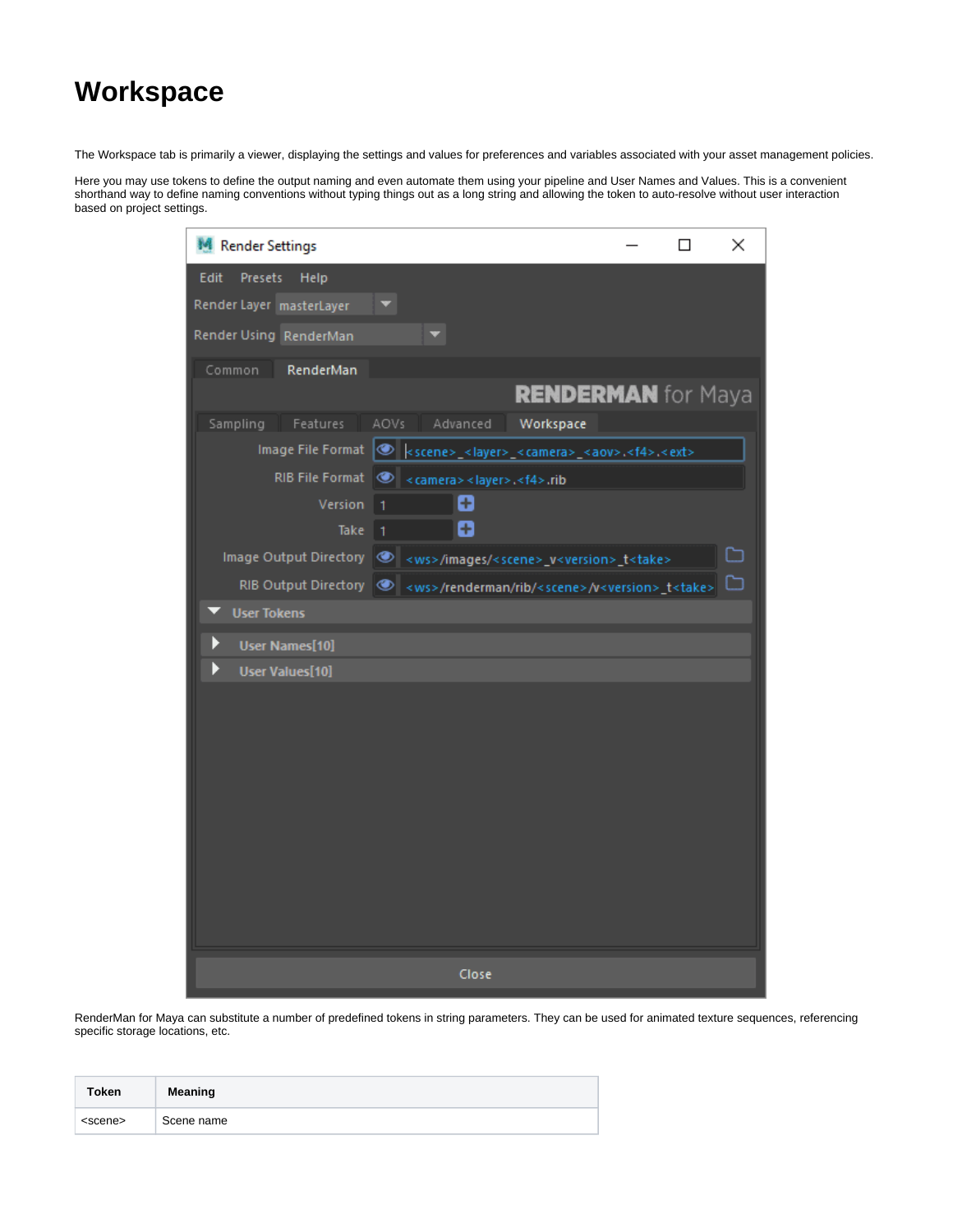| <layer></layer>         | Maya Render Layer name                                                            |
|-------------------------|-----------------------------------------------------------------------------------|
| <camera></camera>       | Render camera name                                                                |
| $<a$ ov $>$             | AOV or LPE name                                                                   |
| <aovdir></aovdir>       | This will write AOVs to named sub-directories                                     |
| $<$ f4>                 | Frame padding, 4 in this case, can be omitted for no padding or use lower numbers |
| <ext></ext>             | File type extension                                                               |
| $<$ WS $>$              | Maya's current workspace, the file path in your project                           |
| <version></version>     | Inserts the version number specified above                                        |
| <take></take>           | Inserts the take number specified above                                           |
| <date></date>           | Current date                                                                      |
| <assetlib></assetlib>   | Path to the standard RenderMan Asset Library                                      |
| <file></file>           | Scene file name                                                                   |
| <frame/>                | Decimal frame number                                                              |
| <jobid></jobid>         | Unique job identifier                                                             |
| <shape></shape>         | Short shape name (all instances have the same shape name)                         |
| <shapepath></shapepath> | Long shape name (all instances have unique shapepath names)                       |
| <time></time>           | Current time                                                                      |
| <udim></udim>           | UDIM identifier (only substituted at render time)                                 |
| <imagedir></imagedir>   | This contains the full image output directory                                     |
| MAPID                   | Generic texture atlas identifier (only substituted at render time)                |

## Environment Variables

Environment variables must start with the \$ sign and only use capitals, numbers and "\_" characters:

- \$RMANTREE/bin/txmake: returns the path to the txmake utility.
- Curly braces can also be used for composition:
	- \${SHOW}\_assets/<shape.assetName>/<shape.assetVersion>/tex/<shape>\_diff.<udim>.tex

## Retrieving attribute values

RfM does not support TCL expression anymore but allows for attribute evaluation:

- <shape.time> returns the value of the 'time' attribute on the shape node ('shape' as opposed to the 'transform' node).
- It is also possible to format numerical attribute values by specifying a formatting string:
	- shape.time: %04d>: if time's value is 12.2, this will return 0012.
		- This is using [python's standard format specifiers.](https://docs.python.org/2/library/stdtypes.html#string-formatting-operations)

## [Link](https://rmanwiki.pixar.com/display/RFM22/String+tokens+in+RfM)

Since tokens are shorthand, you may wish to see what they resolve to before rendering. You'll notice the eye icon. Selecting this will show you the resulting strings of your token choices.